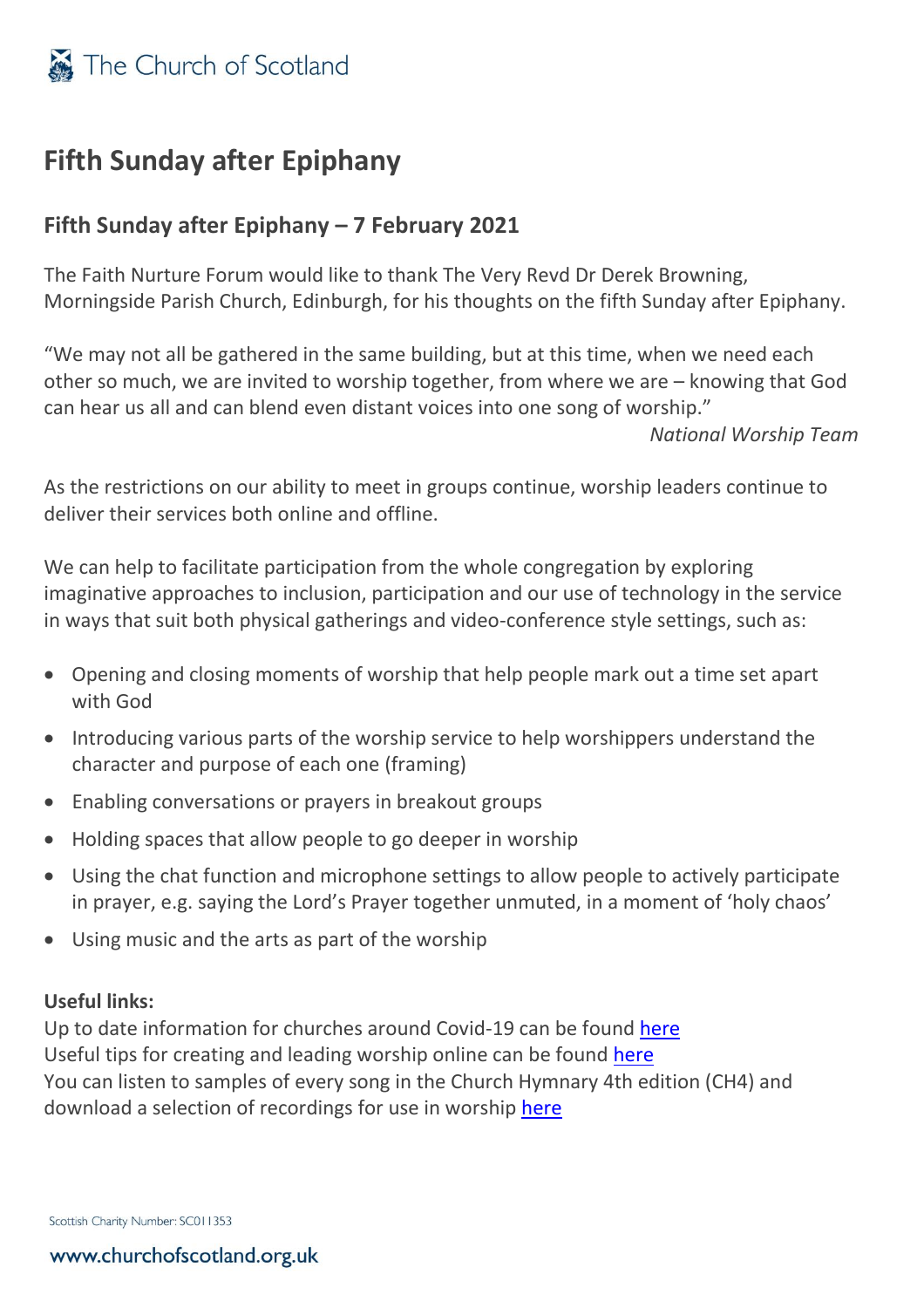Scottish Charity Number: SC011353

www.churchofscotland.org.uk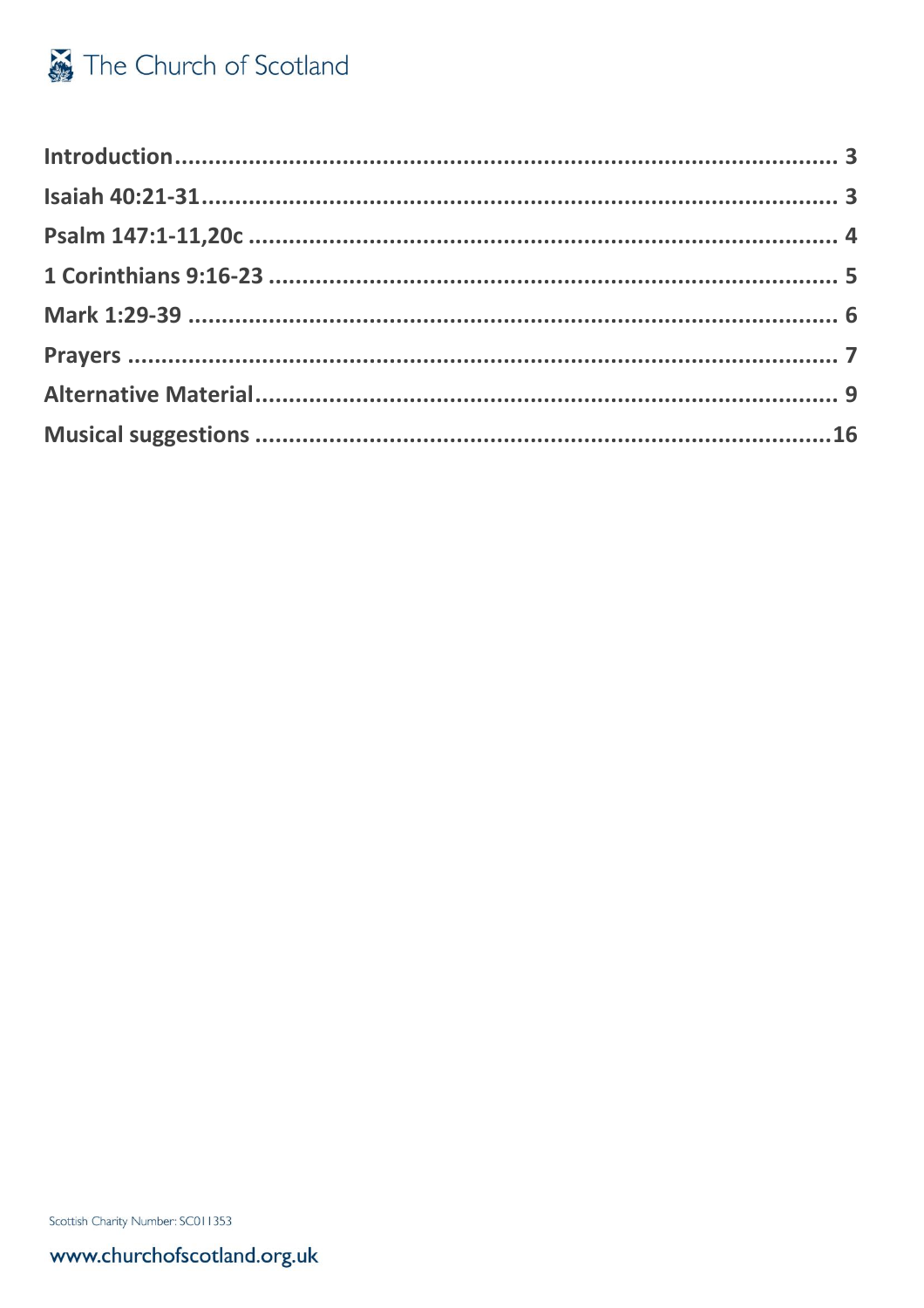### <span id="page-2-0"></span>**Introduction**

Epiphany, season of lights and revelation and disclosure. A church that focuses on Epiphany and its meaning might be dazzled by the presence and reality of God, as much as it is warmed by God's presence and immanence around Christmas. This closeness of God, and to God, is meant to evoke, maybe even provoke praise! Whether loud and long, or quiet and heartfelt, praise is what Christians ought to be about. Our chief end, as the Westminster Shorter Catechism declares, is to glorify and enjoy God forever.

February may be the shortest month in the year, but it often feels like the longest and the darkest. Epiphany challenges us to lift up our eyes, even when surrounded by darkness. The Scottish theologian D S Cairns in his book, *The Reasonableness of the Christian Faith,* urges us to have the courage to look steadily into the dark. It is in the dark, light will become more evident when it shines. It is out of chaos, creation will come. Or looking at it another way in an Arabic phrase we might see, *'February with wintry weather and cold sad blasts of wind, and the smell of summer in it.'* It is in this bleak time, this dark time, God's February and the season of Epiphany will continue to shine, to point the direction, to give us light, and to remember to praise our Maker and Creator and Saviour.

### <span id="page-2-1"></span>**[Isaiah 40:21-31](http://bible.oremus.org/?ql=474616651)**

In the classic 1981 David Puttnam film, *Chariots of Fire,* it's hard not to remember the character of Eric Liddell standing in a pulpit reading these words about grace and beauty and mounting up with wings like eagles. This whole poetic passage is rich with the splendour, glory and power of God. God will remain faithful, and God will continue to provide hope to weary, cloud-enfolded people.

Repeated twice, so it's important, is the phrase, "Have you not known? Have you not heard?" A reminder, as one commentator puts it, that we are 'theological amnesiacs'. Our memory is fitful and selective. Our theological forgetfulness is what causes us to fall apart, and be downcast, when the time of trouble and crisis comes. We panic, we despair, we think that God has wandered off and left us. Whereas Isaiah tells us, in the poetry of Creation and the reality of an ever-present, if often-elusive God, that God remains foundational. This ever-present God, at one and the same time transcendent and immanent. Beneath us, above us, around us and within us, God. We are called to remember this. Where memory fails, the faith of the individual, and the community, is threatened. Is this what we see in the Church today? We are, once again, in the middle of an existential crisis. We have forgotten Who God is, and who we are as Christians. We often struggle to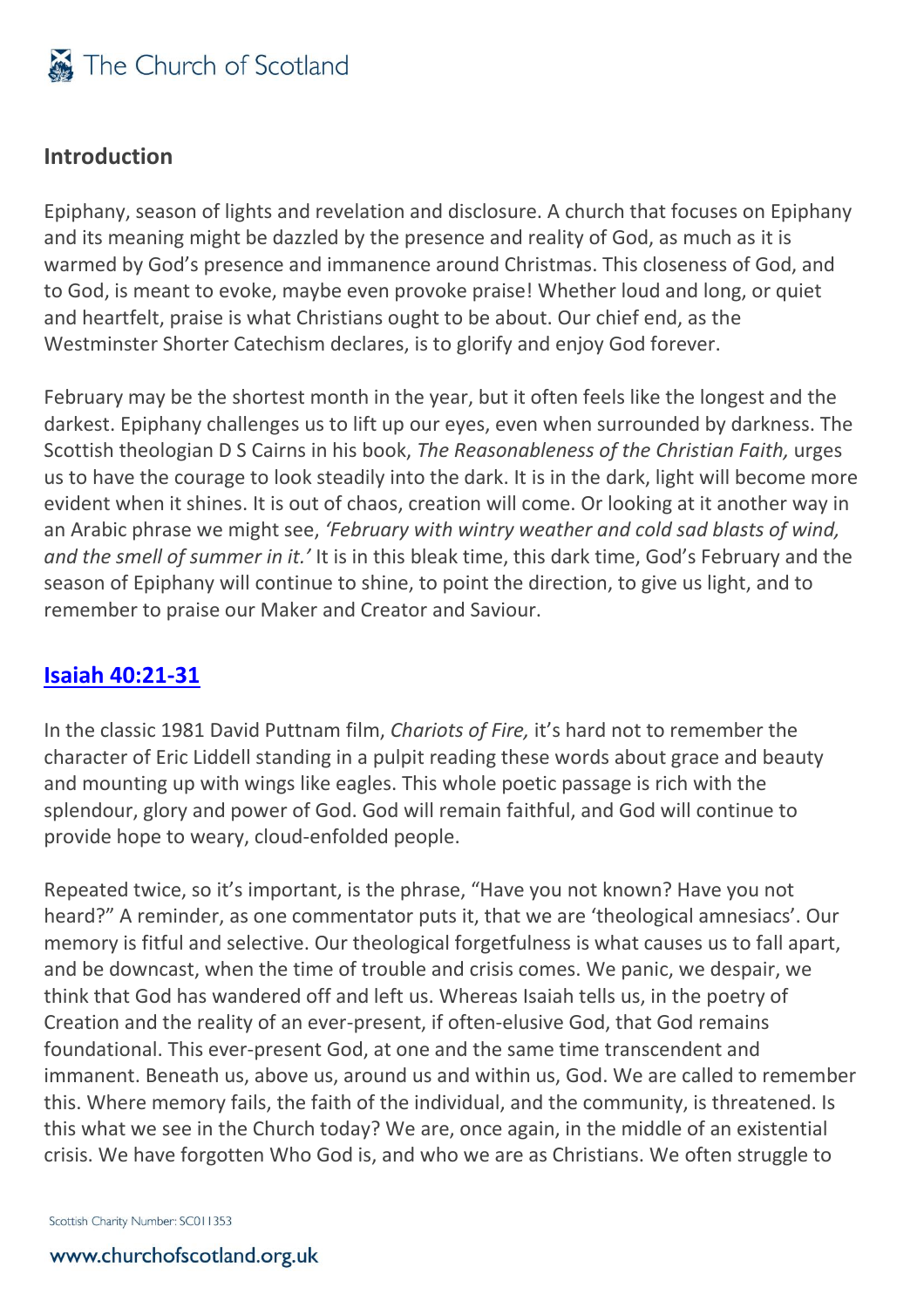remember what to believe or why we believe it. Does this explain why so many feel lost and alone?

God is revealed, again, so that we might have hope, and remember Who God is, and who we are to God. When we are weak, God remains strong. This non-fainting, un-wearying God ministers to us and gives life to us. God revealed renews us. Re-news us; re-creates us.

Faint, weary, powerless and exhausted, like the exiles to whom Isaiah is writing, we are to wait for God. To hope and to expect, with confident faith in a God Who gives life where there is none. In God's February, Spring will come.

### <span id="page-3-0"></span>**[Psalm 147:1-11,20c](http://bible.oremus.org/?ql=474616668)**

The themes of praise, transcendence and immanence continue in this psalm. God heals and comforts, yet also names the stars. God is immensely powerful, yet is also infinitely understanding. Once again the weary and the downtrodden are lifted up, and across a wintry world the increasing presence of light is shed. At this time of year we see this in nature. With more light comes greater revelation. Look around, and see God's activity in the world.

The psalm encourages us to welcome the horizons in life and in faith. We are challenged to see beyond our boundaries and limitations, our smallness and near-sightedness, and glimpse for a moment a universe from God's perspective. Is that perspective one of connectedness and continuity? We see fragments of time; God sees the vastness of eternity. Yet within this big picture God remains attentive to the details, which includes us. In the midst of the extraordinary breadth of God's abundance and creation, we see that we are not forgotten, and that our needs are met in the ordinariness of food and drink. God is not only to be experienced in the mountaintop moments, but also in the close relationships and the intimate moments.

One of the major misses during the last months of restriction in our churches has been the absence of singing. At the time of writing the Covid pandemic has foisted separation and isolation upon individuals, communities and churches. There are other times in life, through illness, or bereavement, through work or study, through frailty or through depression, when we are separated from those around us. What singing does, whether it be lament or praise, is draw us together. When we often stumble to find the right words, or the right feelings to express, the words of psalms and hymns and the music that accompanies them fill in those praise-gaps, or lament-gaps, in our faith lives.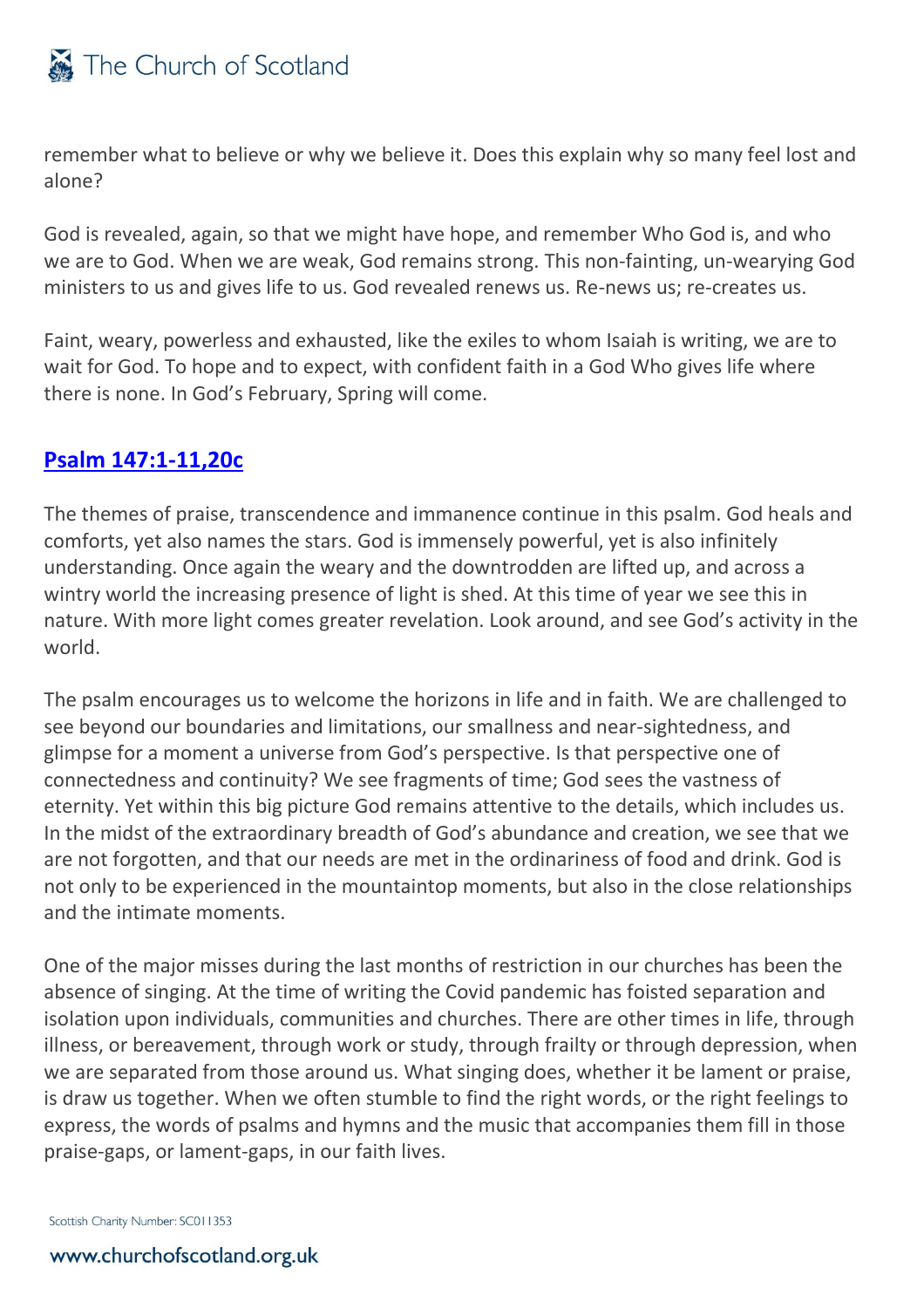This psalm reminds us that it is good to sing praises to God, to be thankful, and to make melody. As we sing, God will lift us up. Too often we live at the surface of things, doing just about enough to get by, and living at the shallow end of things. What praising God does is to lift us up and beyond our shortcomings and the shortcomings of the world. Not to cut our link with the world, but to give us a better perspective on what needs fixing, and how, with God's help, we might do this because we find that we are not alone in this enterprise of life. We are connected, and this gives us hope to go on. The Power behind the cosmos has revealed a face. Praise the Lord, indeed!

# <span id="page-4-0"></span>**[1 Corinthians 9:16-23](http://bible.oremus.org/?ql=474616734)**

Paul is not an easy character, often difficult to understand, yet also sometimes too easy to understand. He annoys and disturbs and, as one commentator notes, nudges the comfortable accommodations we have with the surrounding culture. He is the person who, at the end of a meeting when there is a call for Any Other Competent Business, in a few words undermines all that has been previously agreed. Paul won't let it go, and will consistently and persistently hold others, and himself, to account. God must continually be revealed to a world frequently given to obscuring the Divine.

The matter of Christian identity is at the centre of this reading. Paul, in this very autobiographical piece, talks about the compulsion of the gospel. Because he believes, he *has* to share, he *has* to speak out, and in any way that he can. The message of Christ's love and saving power is so crucial, it burns a hole in Paul's mind and heart, and he is compelled to do something about it. Whatever it takes, Paul will become all things to all people, that he might be enabled through the gospel message to save some people. The gospel is not only to be heard and enjoyed, it is to be lived and preached. If we, like Paul, really believe in what Jesus said and did, how do we share this, and how do we live this? Our relationship to Jesus gives us entry into relationship with every kind of person, whoever they are, wherever they came from. In the easy, non-judgemental way that Jesus got alongside people and walked alongside people, sharing and loving them, we too are called to be the same way. Jesus, and Paul, were right there in the midst of their communities. Is this true of you, and your Church? If the former Archbishop of Canterbury, William Temple, was right when he said that, "The Church is the only society that exists for the benefit of those who are not its members", then who benefits from our Church today, what it says, what it does, what it is? How is our Church apostolic today, taking a faith lived out loud to the places we work, the places we volunteer, as well as the places we worship, and in a way that is appropriate, sensitive, and attractive. A Church that identifies with God, and with all of God's children, will build bridges, and bring about transformation. That would be a sign of hope and witness to God, and a humble offer of life to the world.

Scottish Charity Number: SC011353

### www.churchofscotland.org.uk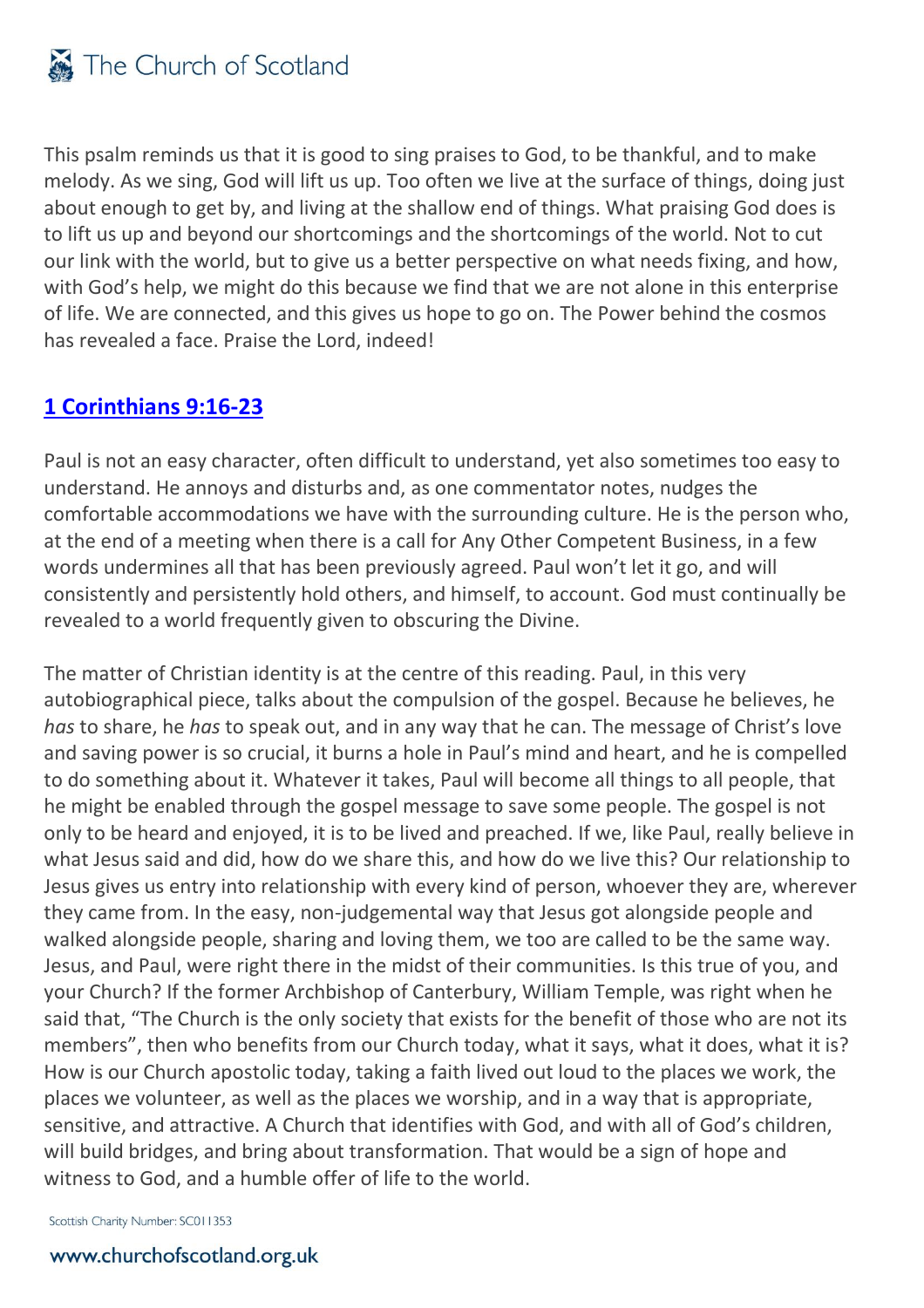### <span id="page-5-0"></span>**[Mark 1:29-39](http://bible.oremus.org/?ql=474616116)**

Four little vignettes from the early ministry of Jesus. The first a healing miracle involving Simon Peter's mother-in-law. The second a summary of Jesus' healing ministry, set at an evening hour. The third, Jesus drawing strength from prayer, and the fourth, Jesus going out to preach and teach and heal in Galilee. All of them point to revelation, the theme of Epiphany. Here Jesus reveals Himself and His ministry – what He has come to do and to be in the world. The healer, the One connected in prayer to the wholeness of God, and the teacher. There is also a flick-flack from a private event, to a public event, to another private moment, to the final public ministry. God is revealed in the private and public spheres of life. God is not hidden, God is made manifest in actions, and in words; in touch, in silence and in speech.

The healing of Peter's mother-in-law is one of those tiny, but powerfully beautiful moments in Mark's gospel. It happened in a house, reflecting the earliest Christian communities which were house churches where the life of the Christian community was made possible. In the other readings we were encouraged to look at the great vistas and the cosmic to look for the revelation of God's presence. Here we find that same God, in Christ, kneeling at the feet of those in need, reaching out to touch and help and heal, and give a prominent place to women. Here we find the response to Jesus' revelation, one of service.

We find Jesus next with the crowds, and particularly with the marginalised who were sick in body or in mind. They brought them in the darkness of the evening, at sundown. In the darkness of the pain, or suffering, the light of healing shines. Jesus is revealed, in healing. In the darkness of the morning of the new day, Jesus goes to a lonely place to pray. Revelation and ministry need to be rooted in connection to God. In prayer the Father ministers to the Son, through the praying presence of the Spirit. Prayer reveals the connectedness of the Trinity, and when we pray in quietness, in private or public worship, very often it is in that stilling of our hearts and minds and bodies that God will be revealed to us, in inspiration, and in comforting presence.

Fortified by prayer, Jesus returns to the busy schedule of His ministry. He is supremely confident in His vocation. His calling is to bring the presence of God into every situation where people are oppressed by sickness and death, hunger and disability, despair and hopelessness. As one commentator notes, Jesus begins His ministry at home and immediately (Mark's favourite adverb!) extends it beyond the home. And more than that, as the Biblical Scholar Elizabeth Johnson says, a contemporary Church that thinks it has remained faithful by keeping its theological skirts clean without getting its hands dirty in the mess of a broken and suffering world neither hears nor follows the Jesus of Mark's Gospel.

Scottish Charity Number: SC011353

### www.churchofscotland.org.uk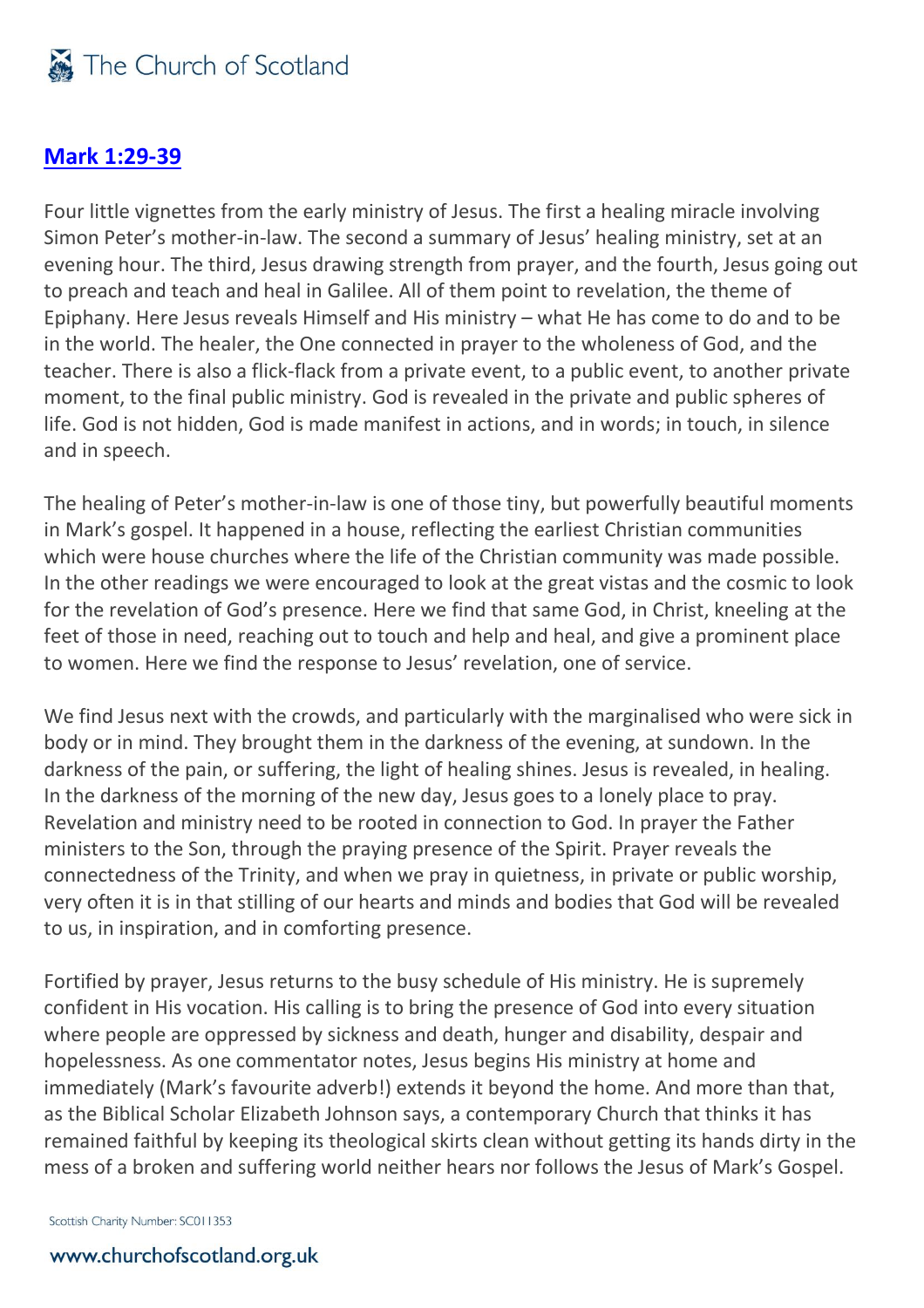It is in the speaking and the doing that God is revealed – not only in the heavens above, but on the earth below. This is our work as Christians today, speaking and living out God's word. For some people, we are the only Jesus they will ever meet.

### <span id="page-6-0"></span>**Prayers**

### **Scriptural sentence** (*from Common Order*)

"The Lord will give strength to His people; the Lord will bless His people with peace."

*Psalm 29:11*

**Collect** *(From Common Order*) Merciful Lord, Grant to Your faithful people pardon and peace, That we may be cleansed from all our sins And serve You with a quiet mind; Through Jesus Christ our Lord, Who is alive and reigns With You and the Holy Spirit, One God, now and for ever. Amen.

### **Prayer of approach and confession**

Lord God, High in the heavens, yet kneeling at our feet, Let us sing praises loudly, let us pray quietly, Let us listen attentively, let us act presently. Let our words praise You, Let our actions praise You, Living, loving, eternal God. As we draw near to You, may we find that You Already are on Your way to meet us, And more than halfway. Bridging sin-gulfs, breaking sin-walls, Your sparkling, irresistible love wins through. Let us praise Your Holy Name!

Searching God, Into every dark place, Into every hard heart,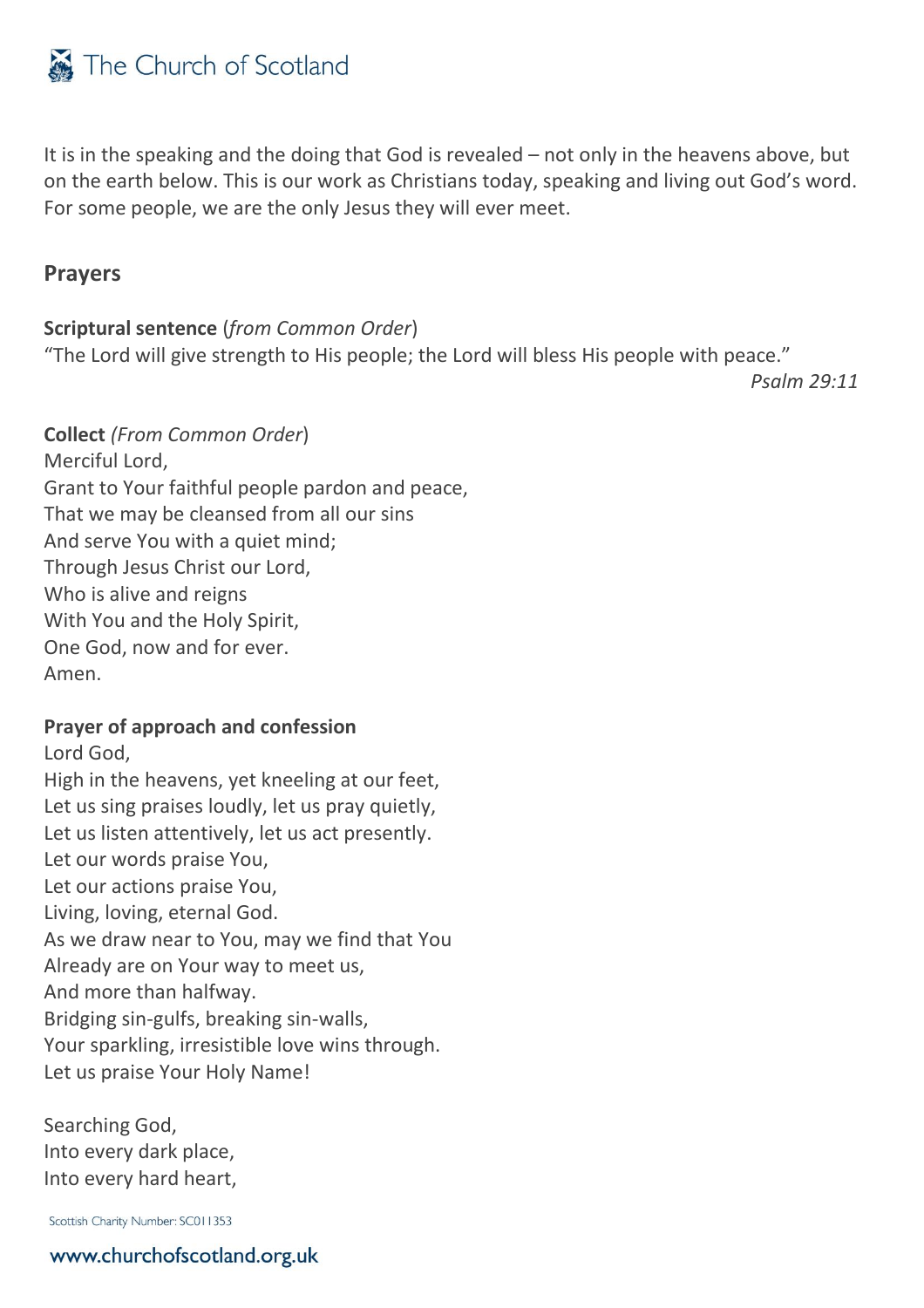

Into every narrow mind, Into every shut mouth, Into every closed eye, Come with healing light to open up And reveal to us not only Who You are, But what Your love might be, In us, through us, or even despite us. Forgive us for choosing bleakness instead of blessedness. Into our wintry worlds let the smell of summer come; Let this be, in our lives, God's February, Redolent of new life, new light, new beginning, new hope.

May God, in infinite mercy, shine healing light Upon all your living, that the life you live May be a life lived to God's glory, each day, each night. Through Jesus Christ our Lord. Amen.

#### **Prayer of thanksgiving and intercession**

God of the gift of light, In Your un-wearying love for us Which brings us once more to see You face-to-face, Help us live lives of gratitude and grace. Thankful for what we receive, and what we are enabled to give; Gracious in our thoughts, and words and actions As we bring blessing to the lives around us. We pray today for our homes, and the people we hold dear, May they know peace and joy. We pray today for our Queen, our country, and all whose work Shapes and guides our daily living In politics, education, economics and business, May those whose work falls in these spheres know wisdom and courage. We pray today for our world, and its changing needs, For health and healing; For nourishment and generosity; For shelter and compassion; For laughter and love. In the life and the work of Your Church, And every community of faith where love is put in practice,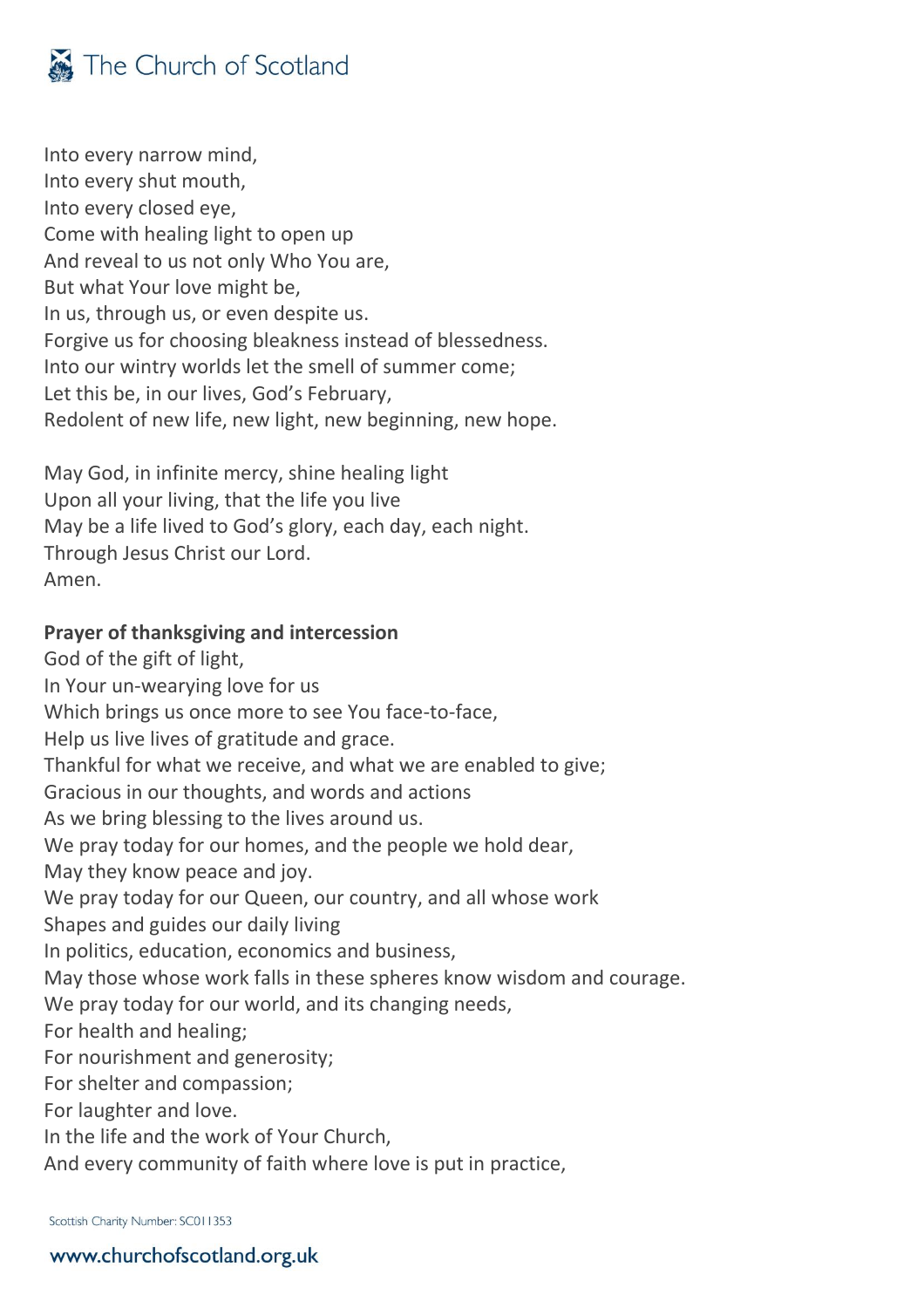

May we not trip over our theological skirts, But get our hands dirty in the doing of good, So that where we can choose to be anything We choose to be kind. Through Jesus Christ our Lord. Amen.

### **Blessing**

May the Lord bless you and keep you, May the Lord make His face to shine upon you, And be gracious unto you. May the Lord lift up His countenance upon you, And give you peace.

And the blessing of God Almighty, The Father, the Son and the Holy Spirit, Be among you and remain with you, Now and forever more. Amen

### <span id="page-8-0"></span>**Alternative Material**

This material has been supplied by kind permission of Spill the Beans and allows you to explore the readings or theme of the service in creative ways that include everyone gathering for worship.

New material from Spill the Beans is provided in the latest issues available from their [website.](http://spillbeans.org.uk/)

**Intro:** It is our hope that you will find a range of different ideas that will encourage you to explore the depth within each week's story. Like a huge bowl of multi-coloured jelly beans of assorted flavours, or a table laid out with a rich feast, no one should be expected to consume everything!

Likewise, if you use nothing directly in this material but find your own creativity sparked and catalysed, then these resources have done their job.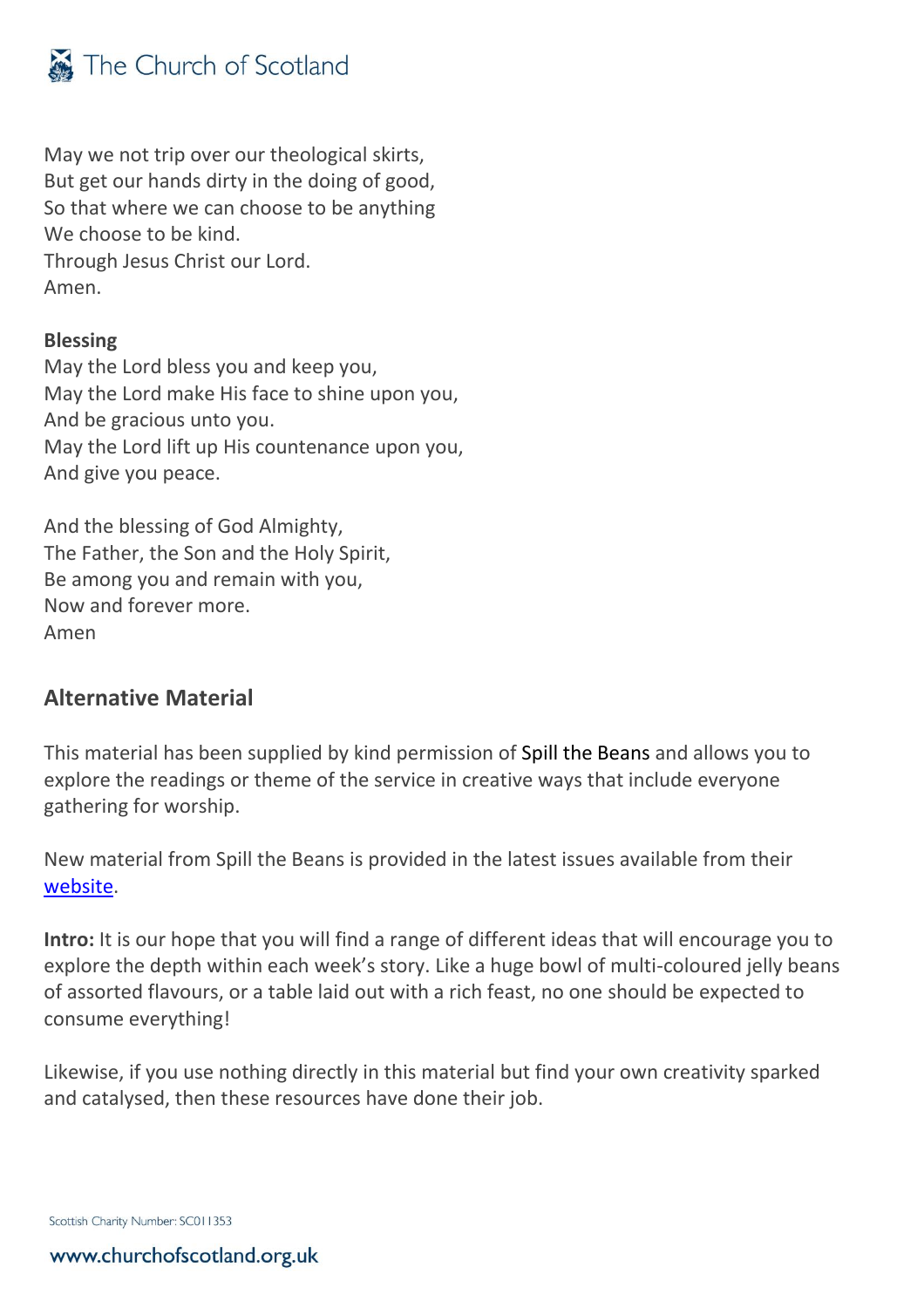The intention is not to complete "the task" brilliantly, but rather to provide opportunities to begin conversations, build relationships, retell the story of the day, and talk about what it might have felt like then and what it means for us today.

### **Setting the scene**

You could set the scene by having a display of mirrors / mirror balls on a table or on the wall in your entrance / gathering area or on a table at the front of your worship space. One white candle could be placed on top of the mirrors to link with the Advent / Christmas visual and to remind us that Christ's light shines today and that is the light we are revealing through our lives and in our world.

Design your display to suit your worship space, using either a large free-standing mirror or wall mounted mirror or mirror tiles (which can be bought from a DIY shop) and CDs stuck to a board which can be placed at the front of worship space, perhaps resting on a table covered in shiny gold or silver fabric. You could hang a large framed mirror to the wall. If you used a lamp during Advent, you might be able to position it close to your mirror display so that the light is reflected within the mirror. A small adjustable desk lamp would also be useful here.

Whether you are using the mega candles or lamps, you could also think about moving them around your worship space week by week, at the back, by the font, amongst the people, at the front, into the centre, bringing them from further out into the heart of things as the light is gifted to the people.

### **Bible Notes**

### **Authority, Healing and Exorcism – [Mark 1:29-39](http://bible.oremus.org/?ql=474616116)**

Mark's day in the life of Jesus continues. Fresh from the stramash in the Synagogue, Jesus and company head to Simon and Andrew's house. Simon's mother-in-law's presence there may mean she was a widow. She is ill. Is there a link between her fever and the Synagogue episode?

*Marked*, Steve Ross's graphic novelisation of the gospel of Mark (St Andrew Press, Edinburgh, 2009) certainly imagines one. Jesus (unnamed) lives in a world of occupying soldiers, razor wire and checkpoints. A boy, witnessing the violence of the invading forces is then possessed, "SLAM", by an unclean spirit. "I swear he's not contagious. He's just ...", "Please... someone ... Help me" as people walk by, blindfolded. In a place of public worship, Jesus cuts the preachers microphone cable, tears blindfolds from people in the congregation and is 'outed' as the holy one of God by the voice of our old friends, the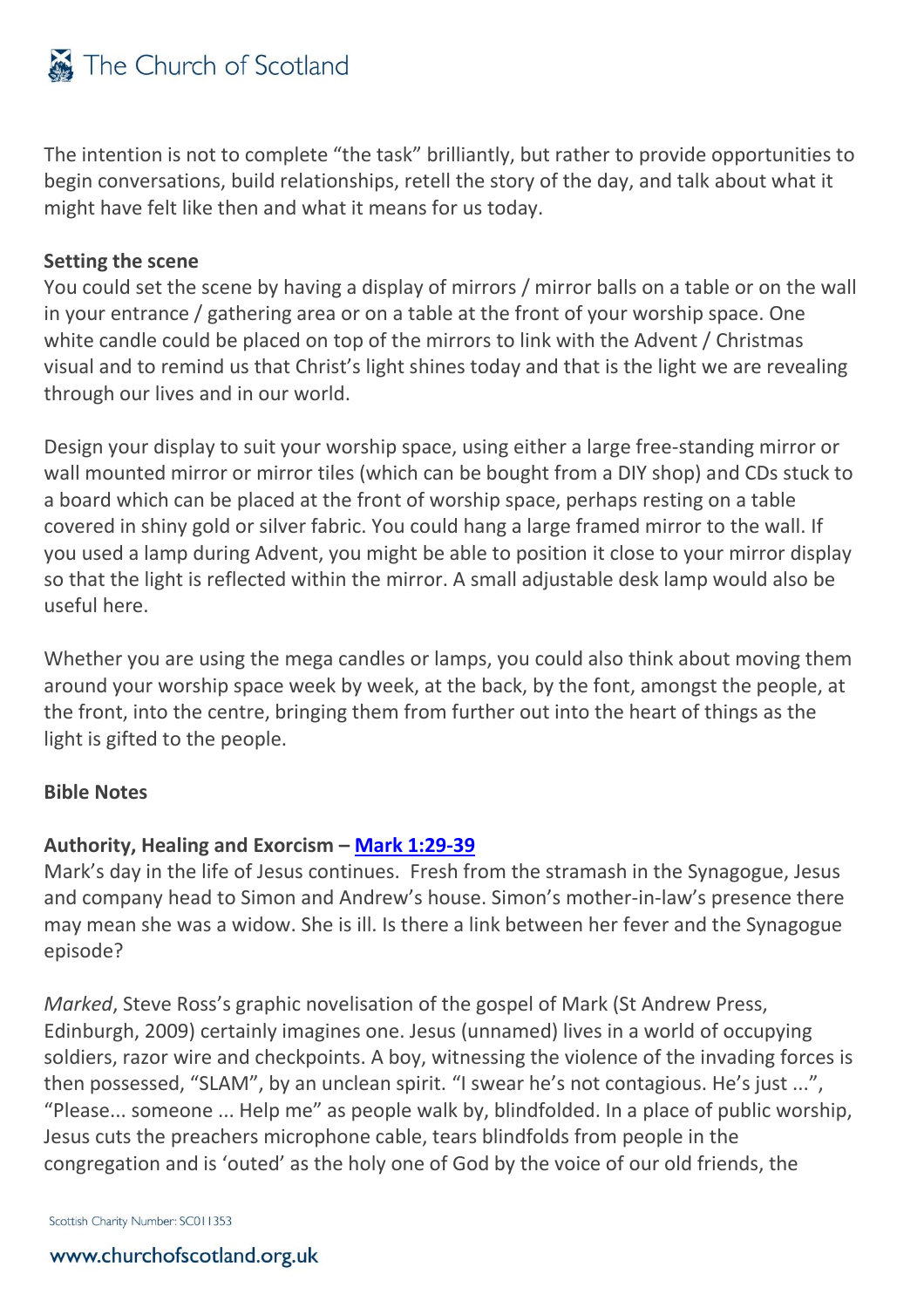unclean spirits... Ross depicts this visually, his Jesus reaching into the throat of the man possessed tears the spirit from him.

The spirit then runs for it.... until cornered in a house, where an unnamed woman is lying fevered in bed. Ross links the possessing spirits and the fever. The woman, released, then cooks him breakfast... "You kids today! You think you can tear around, saving the world, without a proper breakfast. Sit!" At this moment in *Marked*, Jesus expels the spirit, dumping it in a bin. Witnesses, catching on, are soon selling tickets for the healer-come-exorcist and crowds gather. Mark tells us that this takes place at sundown, the Sabbath over. Time to go to work!

In his controversial *The Historical Jesus: the Life of a Mediterranean Peasant* (T&T Clark, Edinburgh, 1991), John Dominic Crossan argued that Jesus was actively itinerant, moving on before any one particular site became the brokering place for healing and exorcism. For Crossan, Jesus' view of mission was radically itinerant whereas Peter would have centred mission from the base in Capernaum. Elsewhere, Crossan links demon possession to the possession of God's people by Rome (Crossan, p.313ff). The more orthodox N.T. Wright argues that Jesus' exorcisms signal his 'head on war with the satan' (*Jesus and the Victory of God*, SPCK, London, 1996, p.195ff). For Wright, Jesus' real battle was with the accuser, the satan. To have 'faith' was to recognise that the God of Israel was alive and active in Jesus—in his teaching, healing and exorcising. Hence the comments about his authority and the interest in his actions.

Mark tells us that Jesus retreated and prayed. Is this a clue as to the source of his authority? According to Malina and Rohrbaugh ((*Social Science Commentary on the Synoptic Gospels*, Fortress Press, 1992), people of New Testament times and places conceived a hierarchy: God Most High > lesser gods, archangels > angels, spirits, demons > humans > creatures lower than human. Each could influence those below them. As an agent of God, Jesus overcame unclean spirits with the clean or holy Spirit of God. He restored people to their proper place in their social world.

Matthew, Mark and Luke are united in testifying to Jesus and his authority over unclean spirits or demons. What do we make of this today? Have we a straight either/or choice between reductionist and supernaturalist explanations? Can the narrative allow us to touch the light, even if it feels other-worldly?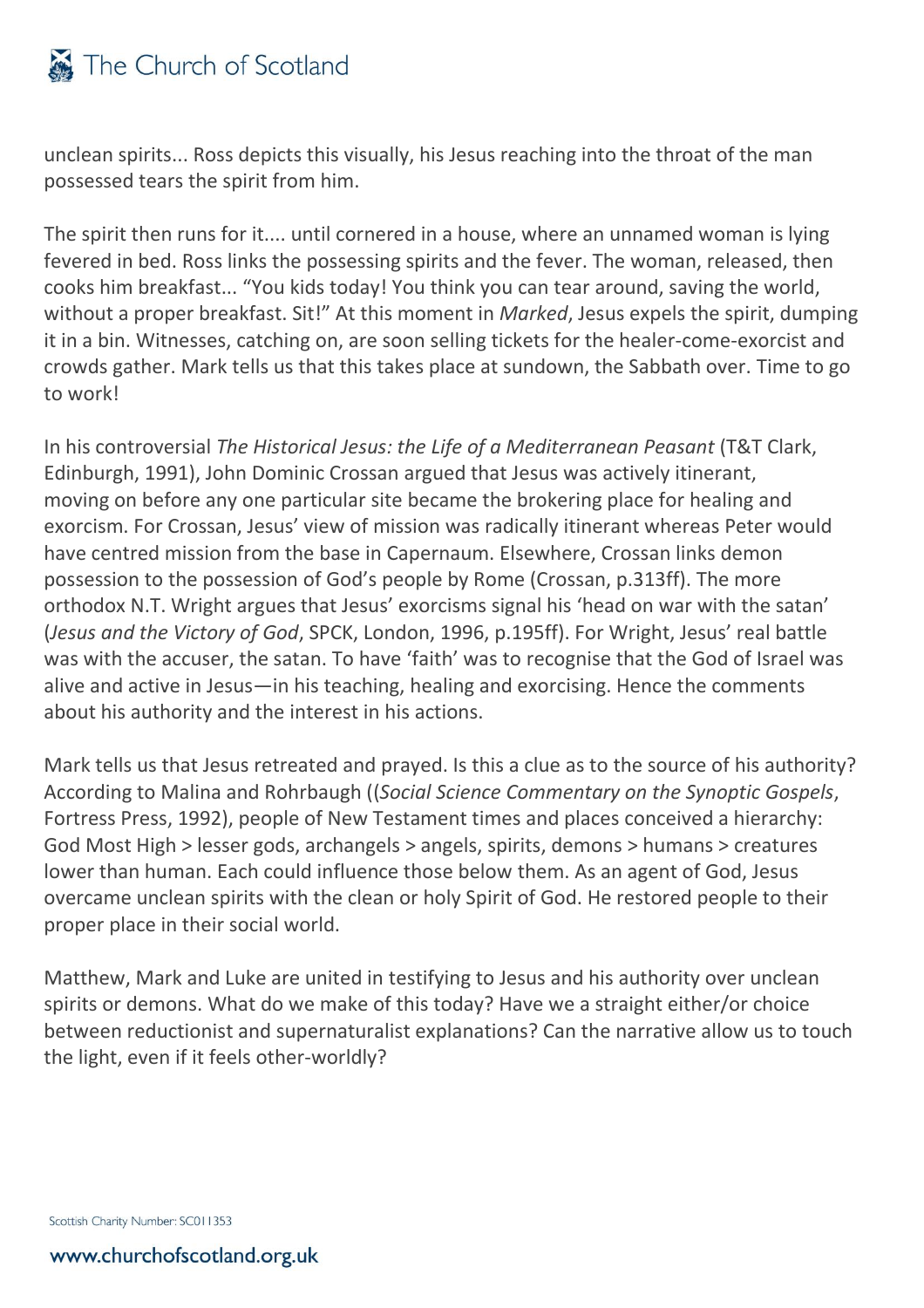

### **Retelling the story for young people**

*This short retelling (which can be expanded) uses a chorus that everyone can join in with actions fitting the rhythm:*

*Work, work*; (hit one fist on palm of other hand) *Care, care*; (open up each hand as if giving something) *Help, help*; (clasp hands) *Pray* (praying hands).

Here is a day in the life of Jesus.

Work, work; Care, care; Help, help; Pray.

After the synagogue, Jesus went to Simon's house with the four disciples he had just invited to follow him. Simon's mother-in-law was ill and in bed and they told Jesus who came and took her by the hand and lifted her up. The fever left her and she began to make them a meal.

Work, work; ...

As the sun set that day people brought all who were sick and ill to be cured by Jesus. Soon the whole town was gathered round the door to Simon's house. And Jesus cured all sorts of people.

Work, work; ...

There were people who couldn't walk, many who had been ill for years, some just who wanted to see who he was and hear what he said. It was always a busy day for Jesus.

Work, work; ...

In the morning, after a long busy night, Jesus got up before everyone else when it was very still outside and found a place that was empty and there he sat down and prayed.

Work, work; ...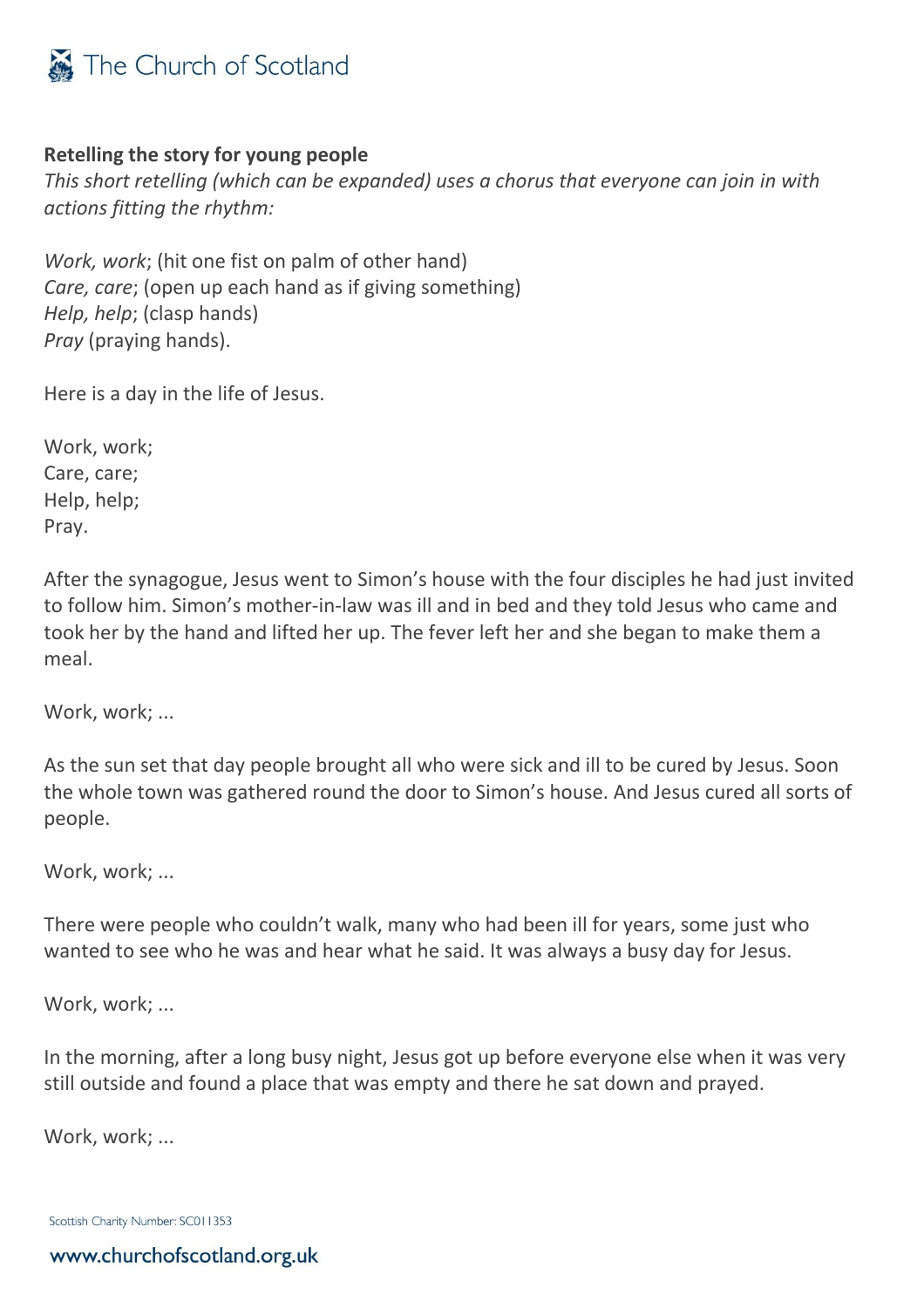

Then the disciples came for him. They had been searching everywhere. Jesus said, let us go and speak in the other towns. He was quite sure the next day was going to be the same as the last.

Work, work; ...

### **Activities/Reflection**

#### **Gathering**

Invite people to ask themselves what clutter they want to let go of in their lives. How would they do that?

Ask them to take out keys or credit cards or diary or other item that symbolically binds them into the speed of life and lay it down on the pew in front of them or on a seat. What does it feel like to let go?

#### **Kind Hands**

*You will need: paper plates, poster paint, basins of soapy water, towels, baby wipes.*

Provide children with a paper plate. Have some paper plates on a table with a thin layer of poster paint on each (different colours). Get children to choose a colour and place hands in the paint and then onto their own clean paper plate to make hand prints.

Quickly get those hands clean in a basin of water or using baby wipes!

Talk about how we use our hands to help others and that sometimes when we are sick we are not able to do that and how we have to let others help us. Talk about the story of Simon Peter's mother in law.

When hand prints are dry put: 'Jesus hands were kind hands' on the plate and attach a loop of ribbon or wool to the back so that it can be hung up and displayed.

#### **Looking at the Evidence**

Read the passage from Mark's gospel. Note that there is a lot of healing going on, both of people that Jesus would have known (Simon's mother-in-law) and total strangers that came to Jesus. Jesus does not discriminate or say he will only help some and not others in this passage.

What reactions come from the story?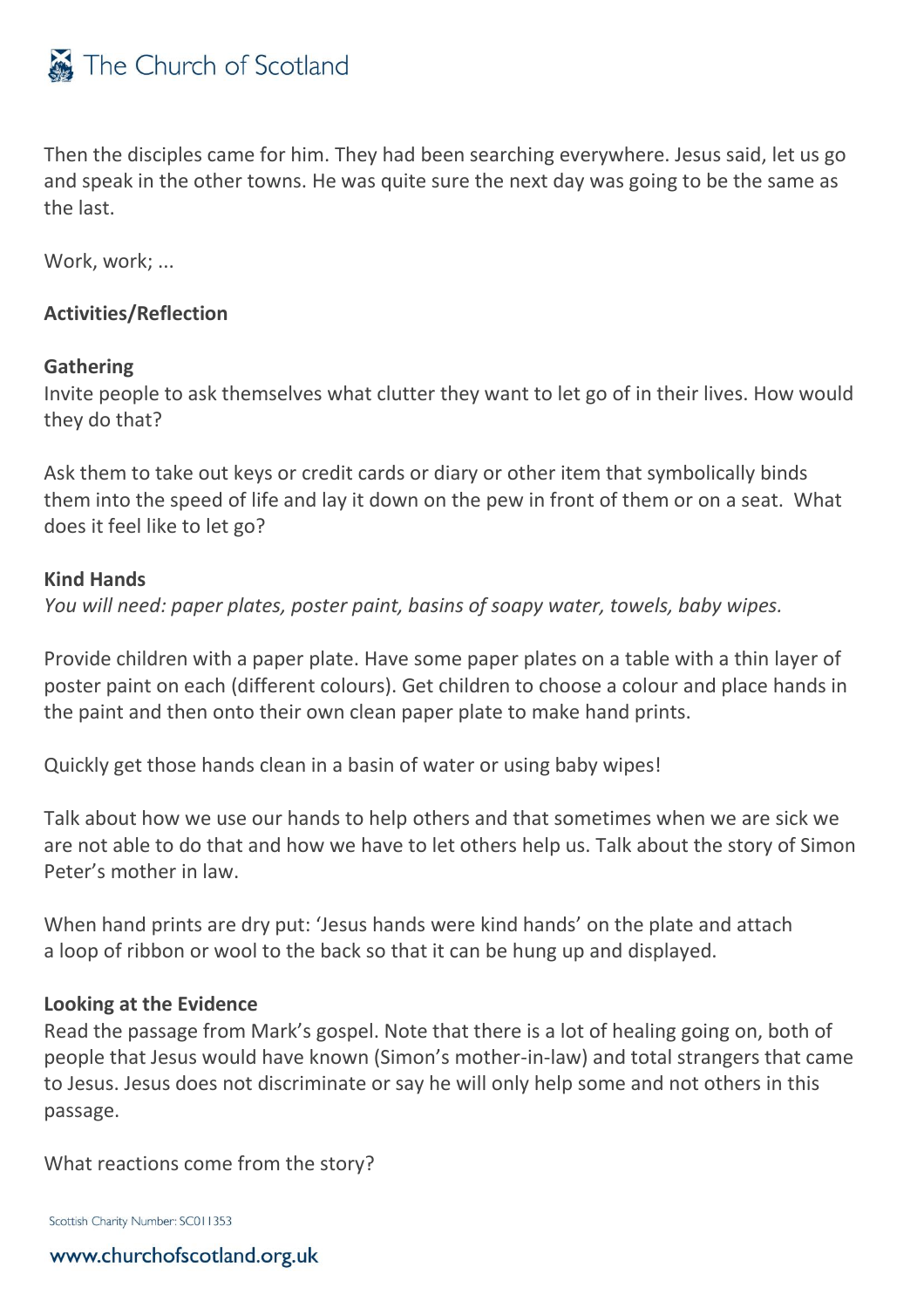

### **Reflection**

Listen to Elton John's song *Healing Hands*.

The bridge and chorus of this song are quite apt both in talking about our ability to bring healing and our need for healing, but also in the commitment we need to make to bring light into dark situations.

*But giving into the nighttime Ain't no cure for the pain You gotta wade into the water You gotta learn to live again And reach out for her healing hands Reach out for her healing hands There's a light, where the darkness ends Touch me now and let me see again Rock me now in your gentle healing hands*

#### **Discussion**

- Could the words in Elton John's song also apply to Jesus? In what ways?
- How do you think people might have felt who were healed by Jesus?
- If we see someone who is hurt, what is our first reaction? Do we run to help or hope someone else will help?
- We all have the power to heal in our hands, if we learn how to use them. How can we do this?

#### **First Aid**

Take some time to go over some basics of first aid, the things that anyone can do. It would be great to have a trained First Aider to lead this part, but if that is not possible, you can find websites that give you simple details of basic first aid practices that anyone can do.

Encourage the young people to think about being properly trained as First Aiders. This can be done from the age of 12 up.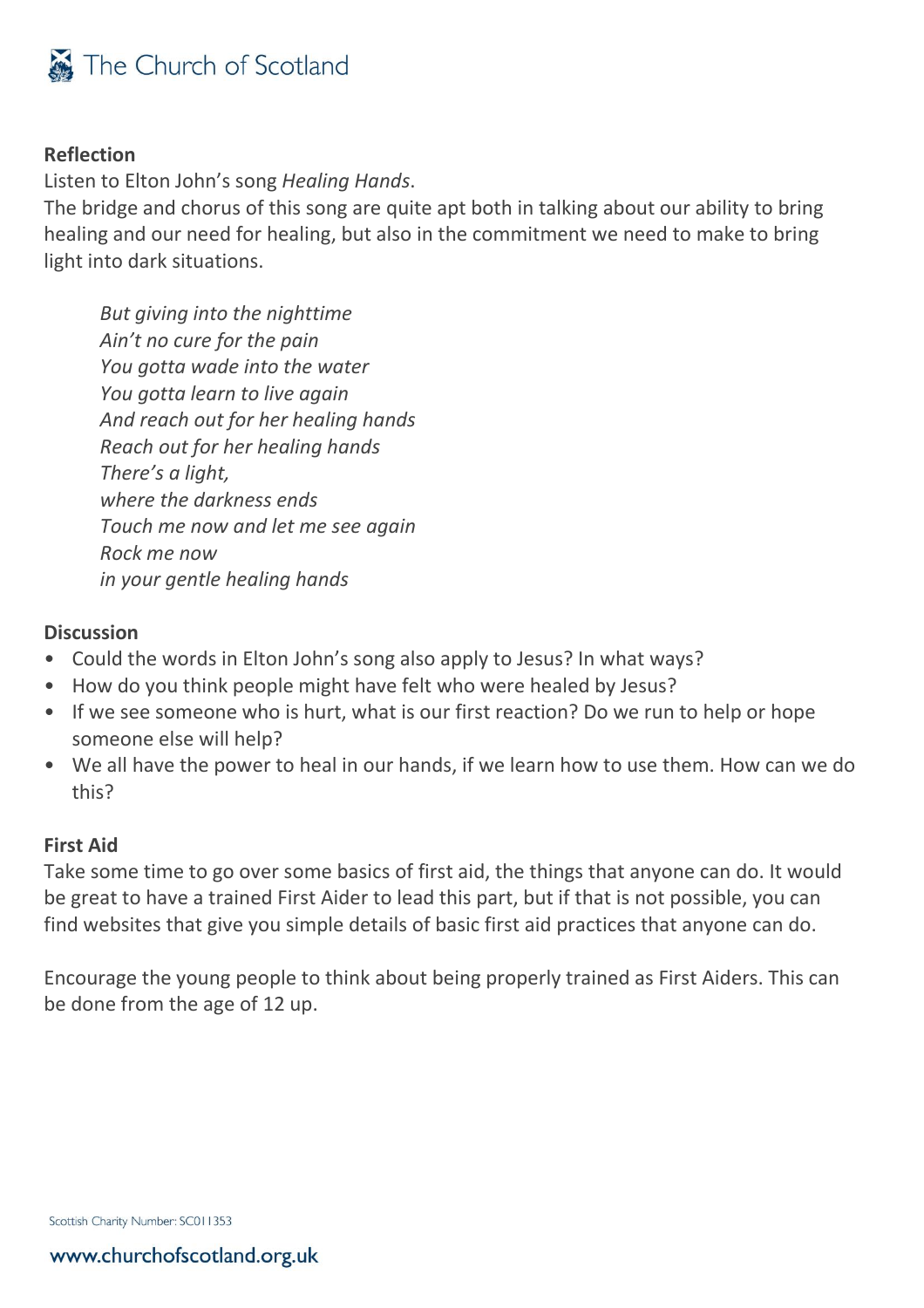

#### **Prayers**

#### **Call to worship**

Beforehand create a clutter of religious symbols on the communion table, waiting as people arrive. Remove whatever is on the communion table except the candle. Light it at the end.

Let us rid ourselves of all the clutter, removing the symbols that stand between each of us and the holy.

Let us take away those things we prefer to speak to, like some holy middle person, rather than directly to Godself.

And may we find faith enough to leave ourselves raw, exposed, fragile, pared, ready before God, as we really are, and find God before us, as God really is.

Come to the quiet centre where God is waiting.

### *Light the candle*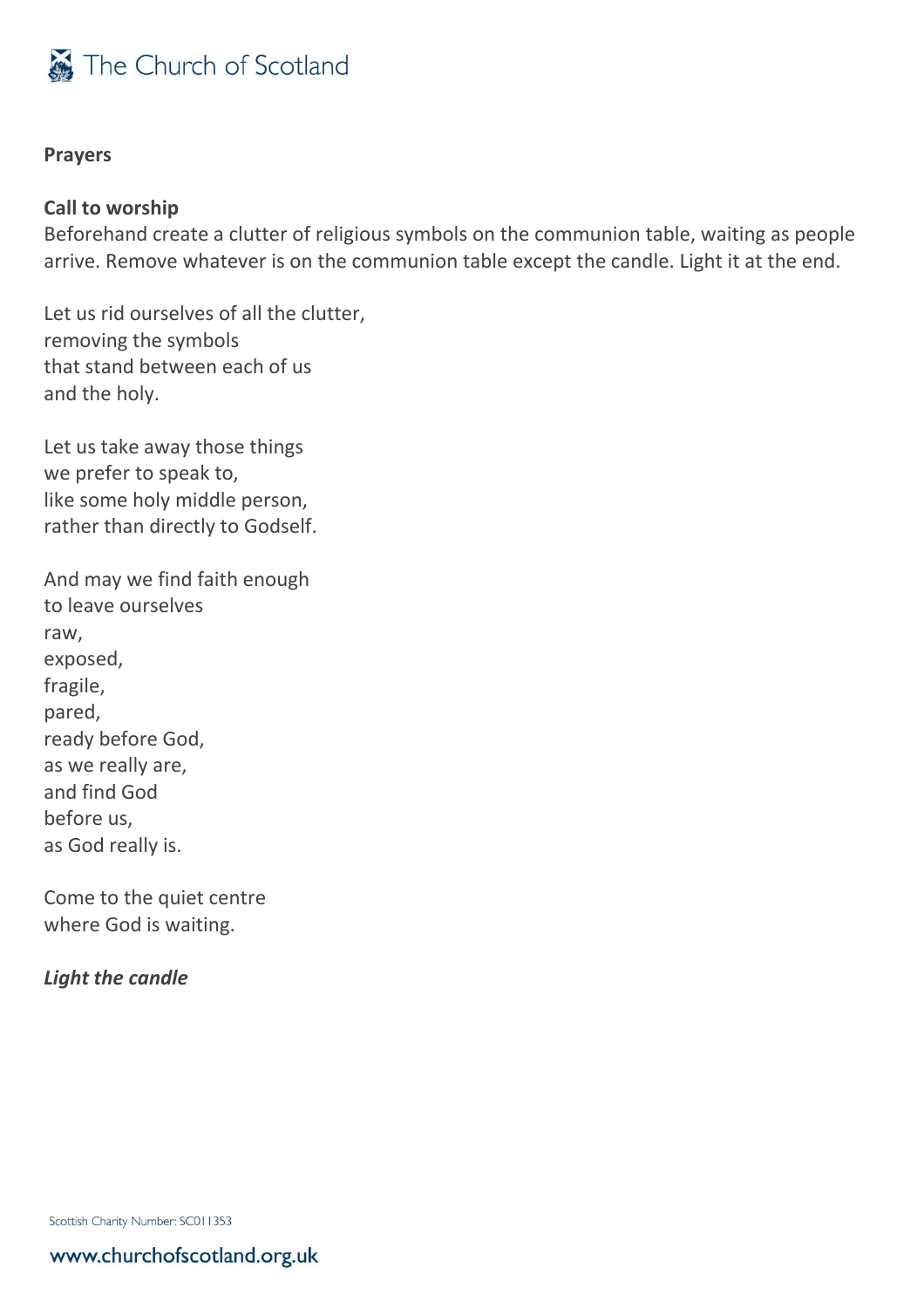

**Sending** May you find grace in the moments you need it most.

May renewal bind itself around you and lead you on.

May you hear the word speak your name into every silence.

And may God fill you with the possibilities you bring to the world.

Alternative Material ©2011 issue 2 Spill the Beans Resource Team

### <span id="page-15-0"></span>**Musical suggestions**

Our online music resource is on the Church of Scotland website [here:](https://music.churchofscotland.org.uk/) you can listen to samples of every song in the Church Hymnary 4th edition (CH4) and download a selection of recordings for use in worship. You will also find playlists for liturgical seasons and themes on the *[Inspire Me](https://music.churchofscotland.org.uk/inspire-me)* tab.

- CH4 63 "All people that on earth do dwell"
- CH4 64 "Sing all creation, sing to God in gladness"
- CH4 103 "Fill your hearts with joy and gladness" *(based on Psalm 147)*
- CH4 120 "God, we praise You. God we bless You"
- CH4 122 "Let all the world in every corner sing"
- CH4 127 "O worship the King, all glorious above"
- CH4 128 "How shall I sing that majesty"
- CH4 132 "Immortal, invisible, God only wise"
- CH4 153 "Great is Thy faithfulness, O God my Father"
- CH4 190 "Art thou afraid his power shall fail"